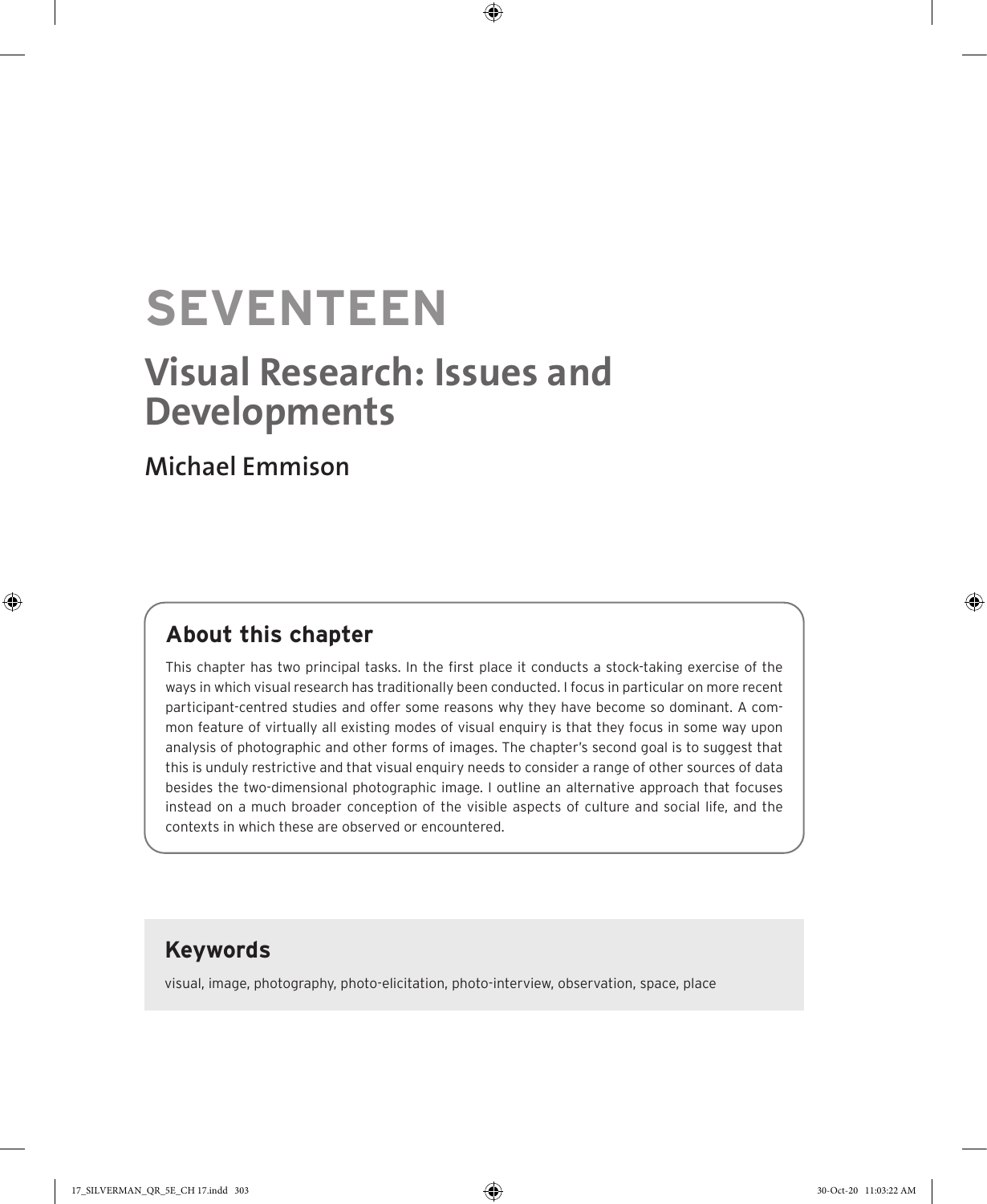Interest in 'researching the visual' – understood either as a substantive domain of enquiry or as a distinctive set of methodological techniques – shows no signs of abating. The visual realm has become not only a focus of concern in its traditional homelands of anthropology and sociology, but also something which has engaged the interests of scholars in many disciplines which had previously shown little or no interest in this topic. The complaint, once regularly voiced by visual sociologists, that their speciality was marginalized and ignored by mainstream social scientists can clearly no longer be justified. The plethora of theoretical and methodological discussions, handbooks and edited collections, not to mention original research articles, which have appeared over the last decade or so (e.g. Banks, 2018; Pauwels, 2015; Pauwels and Mannay, 2019; Rose, 2016) testifies to the legitimacy of this field within the broader domain of qualitative research practice.

Viewed historically, however, there has not always been agreement as to what visual enquiry entails or how it should be conducted. Simply put, there has been a diversity of ways of doing visual research, and newcomers have been presented with the necessity of making strategic choices as to how best to proceed given their research interests and questions. Perhaps the most basic is the decision about whether they should become photographers to generate the data they seek to analyse or alternatively confine their attention to images or representations that are already in existence. The profusion of images readily available on social media and photo-sharing platforms (Facebook, Instagram, Pinterest, Snapchat, Imgur, etc.) seems increasingly likely to see the demise of the former social documentary approach. But more recently it has been argued that the field has moved beyond these contrasting foundational approaches, and in the view of one influential commentator (Rose, 2014, 2016) a consensus has emerged. Rose suggests that we should now speak of 'visual research methods' (VRM), a term which signifies that a broader range of techniques is essential to successful visual enquiry, most importantly, as we shall see, methods which involve the visual researcher *talking* with her research subjects. However, before turning to examine this in more detail it is perhaps helpful to begin with an overview of the various modalities through which visual enquiry has been, and in part continues to be, conducted. My discussion focuses primarily on visual research within the social sciences. Visual enquiry is also undertaken in a range of disciplines that are more culturally focused, such as film, television or audience studies, but these fields are generally not informed by social science theories. Although this is not an exhaustive typology, I argue that the vast bulk of visual social research falls into one of four principal modes or approaches. Some of these have existed almost from the inception of visual enquiry as a recognizable field; others are of more recent provenance. In summary form, these approaches are as follows:

1. *The use of researcher-produced visual materials – the researcher as photographer*. The generation of photographic images, and to some extent film, was the traditional mode of conducting visual research. Photography has been principally associated with ethnographers in the fields of social anthropology and sociology and has been variously understood as an additional means of documenting social and cultural settings and processes. Historically, still photography played a prominent part in the development of visual enquiry (Becker, 1974; Wagner, 1979) and there are some studies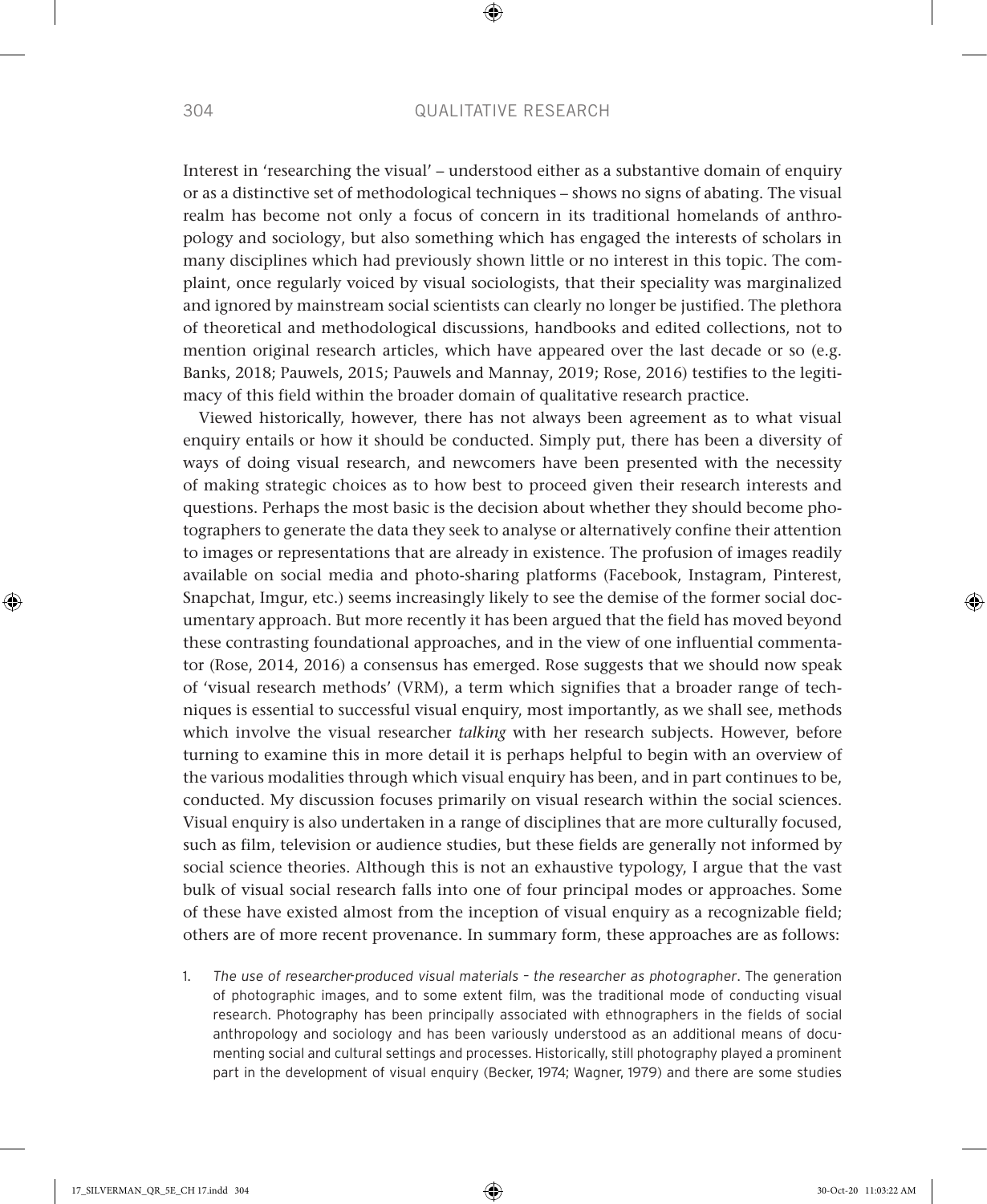(e.g. Bateson and Mead, 1942) that are widely respected as exemplars of the craft. However, it has frequently faced charges that it fails to meet the rigour required by the standards of social science research and cannot be readily distinguished from the illustrative use of images associated with photojournalism. Today this form of ethnographic still photographic work is much less popular, and its prospects seem relatively stagnant. It appears to have been largely replaced by work conducted in other modes, particularly participant-centred approaches.

- 2. *The analysis of existing materials decoding or coding and counting*. Alternatively, visual research can be undertaken on the numerous existing images. The ubiquity of visual imagery has been seen as one of the defining features of our postmodern societies, and the rise of internet-based visual digital culture has witnessed a dramatic increase in the sheer volume of images and representations that are available, as well as facilitating their ease of access to these materials. A variety of methods are on offer for the investigation of existing or 'found' visual data as it is sometimes referred to. A great deal of research has traditionally been conducted on print media content, such as advertising images, primarily by cultural studies scholars who are interested in decoding their hidden ideological and cultural messages. Much of this work has been carried out on single case studies or small samples from which wider generalizations may often be difficult to make. However, the extensive records which are generally available, for example in the form of newspaper and magazines archives, mean that such material can be subject to more rigorous investigation via traditional methods of content analysis. Although attention has more recently shifted to the investigation of internet-based visual imagery and the voluminous images posted on social media and photo-sharing websites, it has not fundamentally altered the ways in which researchers seek to analyse this content.
- 3. *The use of video technology seeing social interaction in detail*. Approaches to visual enquiry that rely on the use of video recording provide a third distinctive mode in which visual research is currently being undertaken. Despite the increasing use of video as a private or domestic media technology, the systematic use of video for research purposes poses particular challenges. As noted above, ethnographic film making did play a part in the early development of disciplines such as social anthropology, but for a variety of reasons it fell out of favour. Isolated instances of film being used in other social science disciplines to study aspects of human movement and work activities can be found throughout the twentieth century, but it is only comparatively recently, with the availability of affordable digital recording equipment, that the potential video offers for social researchers has been recognized. However, the use of video technology appears to be marked by a fundamental analytical division. One branch (e.g. Pink, 2007) has sought to disassociate itself from the earlier scientific–realist appropriation of the moving image and instead advocates its use largely as a tool for conducting reflexive or experimental ethnographic research with the video recording typically viewed as a collaborative undertaking between researcher and researched. In contrast, a second group of researchers, those working within the ethnomethodological tradition, see video's potential as lying precisely in its ability to capture the embodied details of social life – the 'elusive phenomena' (Heath et al., 2010: 5; see also Heath, this volume) comprising everyday interactional conduct. In this tradition the use of video has been equated with the role that the microscope has played in the biological sciences.
- 4. *Participant-centred approaches recruiting the respondent in the analysis of visual materials*. The defining feature of work in this modality is that it involves the research subjects actively participating at some point in the research process rather than remaining as passive objects for the researcher's camera as in the earlier social documentary tradition. The extent of this involvement is variable, ranging from being invited to comment on visual material in an interview, through to more extensive engagement as image producers, photographing sub-cultural worlds that are largely inaccessible to the researcher. These different approaches have been given a variety of labels such as 'photo-elicitation', 'auto-photography', 'photovoice' or 'visual storytelling'. Involving research participants in producing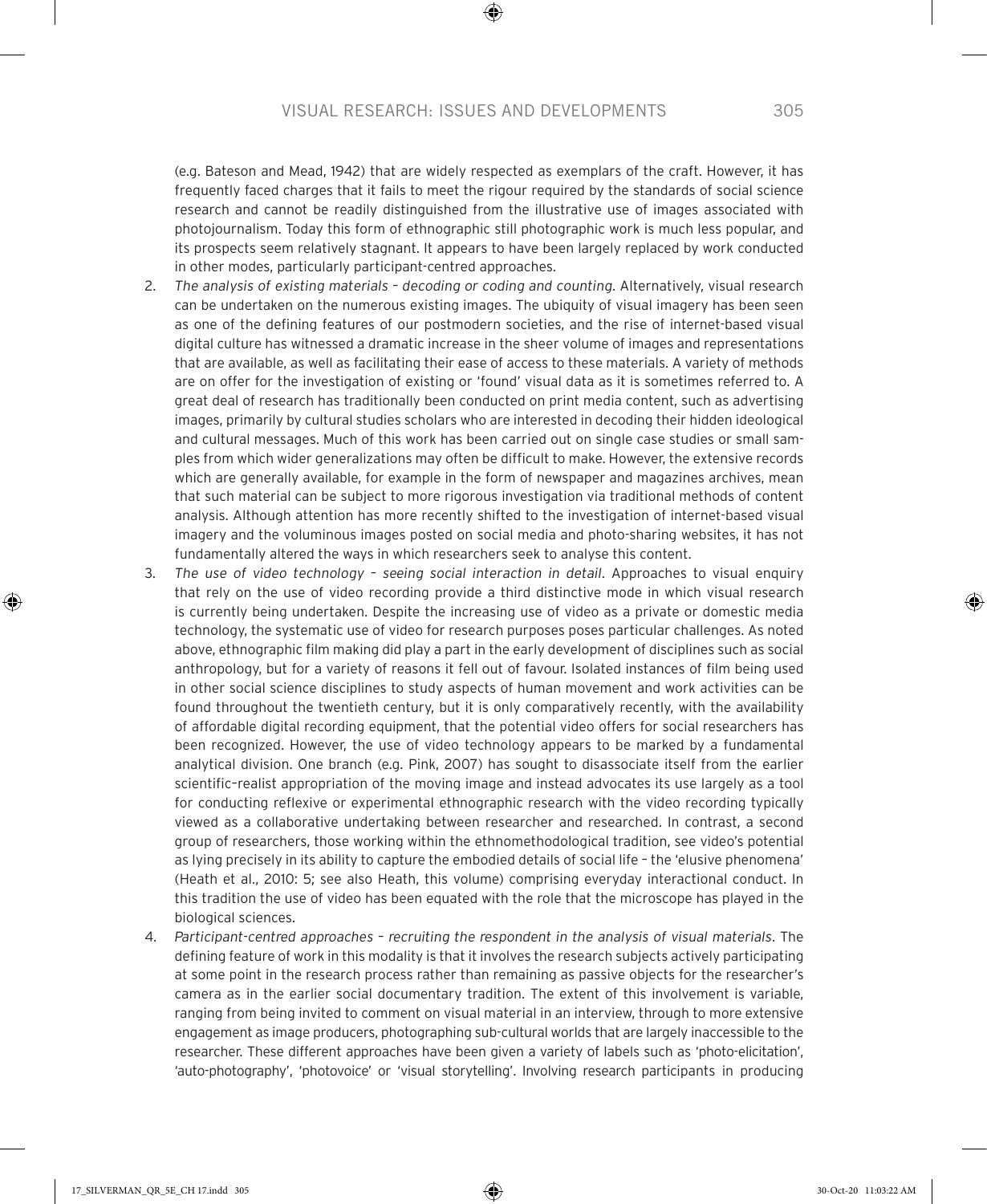and commenting on their own visual material was first undertaken in pioneering anthropological research but in recent years participatory visual approaches have become popular in sociology in fields such as adolescence and youth studies, health and illness, race and ethnicity, and gender relations. More generally they have been identified as a possible means for achieving an emancipatory style of qualitative research among scholars investigating marginalized or subordinate groups (Packard, 2008).

Space does not permit a detailed discussion of each of these modalities. The pioneering social documentary tradition in visual sociology appears to be of limited relevance today as it has been largely eclipsed by the participant-centred approaches. Becker's classical discussions of the relationship between photography and sociology (e.g. Becker, 1974, 2002) can still be profitably read today but they retain most relevance for the historian of the discipline. The analysis of existing images has received extensive coverage in the literature and there are useful discussions and illustrations of the two principal methodological approaches (semiotics and content analysis) that have been adopted for the investigation of this material readily available elsewhere (e.g. Ali, 2004; Lutz and Collins, 1993). The use of video technology to capture interactional conduct is a highly specialized field and as it is the subject of a separate chapter (Heath, in this volume) I shall not provide further comment on this.

Instead I propose to consider the developments that have assumed an unexpected prominence on the visual research agenda over the last decade or so. At the heart of this new agenda is the active participation of the research subjects. Although images might still be taken (by researcher or by participant), less is made of the visual material per se and rather more on what the research subjects are motivated to say about these images. This is a change of profound importance and one that I suspect would sit uneasily with the social documentary pioneers. Rather than their photographic work enjoying central place in the research process – and carrying the analytic burden – the new agenda places the research subjects and their interpretations of the images at the heart of the investigation. Indeed Rose (2014: 28) has gone as far as claiming that now 'Almost all VRM [visual research methods] involve talk between the researcher and the researched'. This is not an exaggeration. The focus on talk has become so prevalent now that it can often be difficult to assess whether a particular publication can be construed as a contribution to visual enquiry. Whereas once a visual sociological article could virtually always be identified by the inclusion of photographic images these are now often seen as optional extras clearly subordinate to whatever comments they have generated. It is talk about the images or talk about issues touched off by the images that is now seen as essential. This epistemological shift in the form of knowledge that can be generated through visual enquiry has come about at a staggering pace. As recently as 2002 Harper offered a useful overview of participatory approaches, largely covering photo-elicitation methods. A measure of the growth of this style of visual research practice can be seen in the fact that he was able to individually comment on all of the then published studies. Such a feat would be inconceivable today.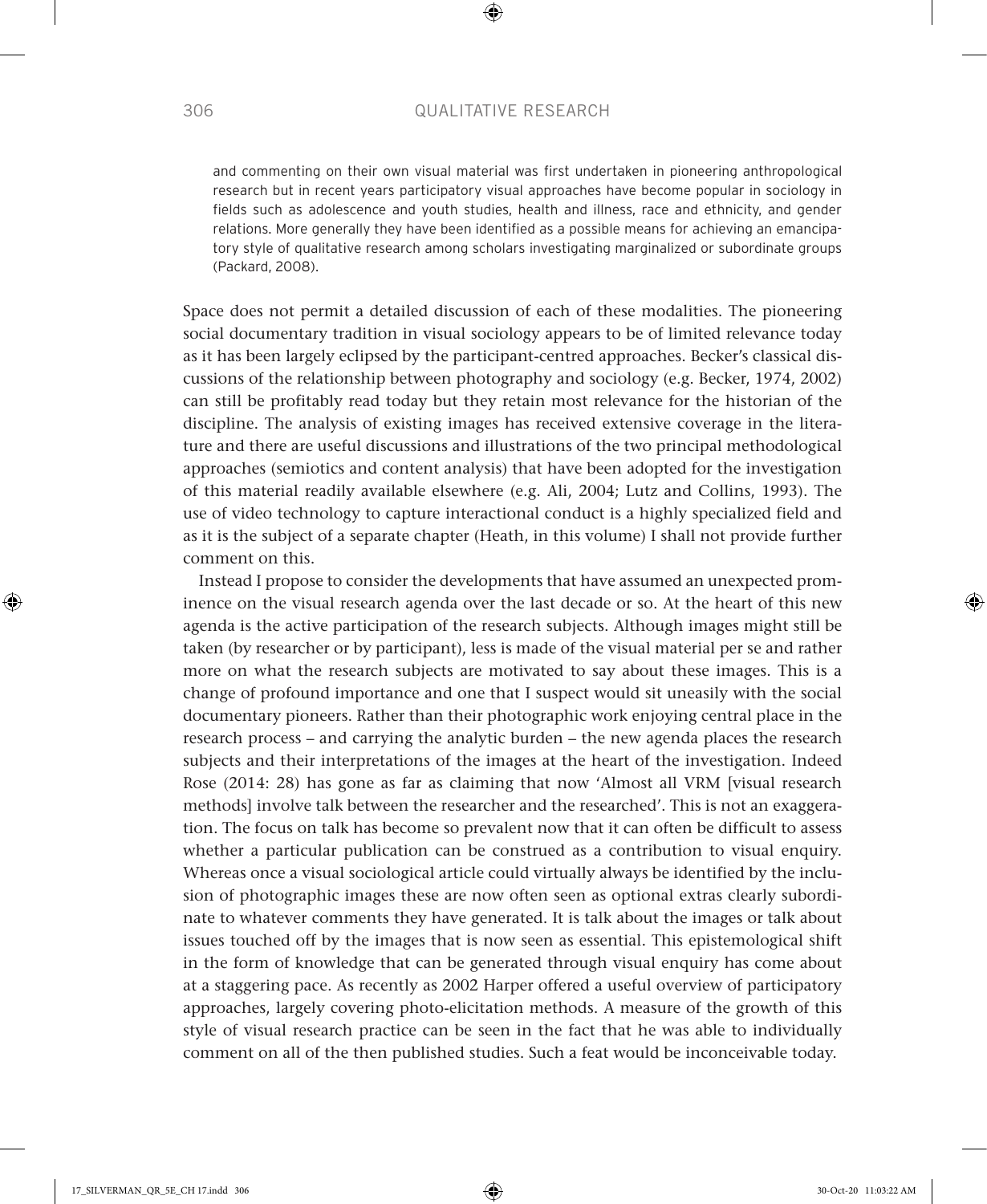So, what lies behind the exponential growth of these participatory visual studies? At least part of the answer no doubt lies in the fashionable currents – reflexivity, postcolonialism, empowerment – informing the wider social science agenda, the challenges these pose for established research protocols and the undermining of the authority of the researcher as the sole repository of knowledge. But I would suggest that there are more mundane matters at play in the shift towards the participatory visual agenda. Put simply, eliciting talk from your research subjects can be a reassuring and generally productive analytical gambit for a visual researcher who may be uncertain as to how to proceed with a purely visual study. By scaffolding their enquiries on the tried and tested techniques of the interview method, participatory visual researchers are provided with a means by which they can generate material (talk) that is recognizable as data and perhaps more to the point, readily analysable. But does this come at a cost for the integrity of such studies as 'visual'? Before we consider this matter, let us look first at the practical details of doing participatory visual enquiry for this also gives us some clues as to their popularity.

## **PARTICIPATORY APPROACHES: CORE THEMES AND TECHNIQUES**

In recent years qualitative visual researchers have embraced participatory methodologies in ever increasing numbers. Studies drawing on photo-elicitation, photovoice, photointerviewing, auto-photography and so on have been conducted on homeless people (Johnsen et al., 2008), socially excluded black youth (Wright et al., 2010), coping strategies among urban youth (Rose et al., 2018), chronic disease self-management in adolescents (Drew et al., 2010), women's experience of their postnatal body shape (Nash, 2014), participatory health research with children (Abma and Schrijver, 2019), prostate cancer survivors (Oliffe and Bottorff, 2007), personal space in organizations (Vince and Warren, 2012) and identity construction in mature-age body builders (Phoenix, 2010). These studies, and many others like them, follow a very similar format. Most exponents agree that there is a basic format for much of this research involving six steps or ingredients, and although not all of these are included in every participatory visual study, for ease of exposition I outline each of these steps with illustrations from some of the studies referred to above.

*Step 1* is the recruitment of, and an initial interview with, the research participants. The purpose of the interview is to explain the aims of the research and why the respondents have been approached. Typically, at this stage there is no, or only minimal, discussion of the role photography will play in the research; instead the focus is on the broader questions to which the eventual photographs will play a part in answering.

*Step 2* involves providing the research participants with a camera as well as some instruction in its use if this is required. Traditionally most researchers have preferred to use some form of single-use or disposable camera. The assumption here seems to be to minimize the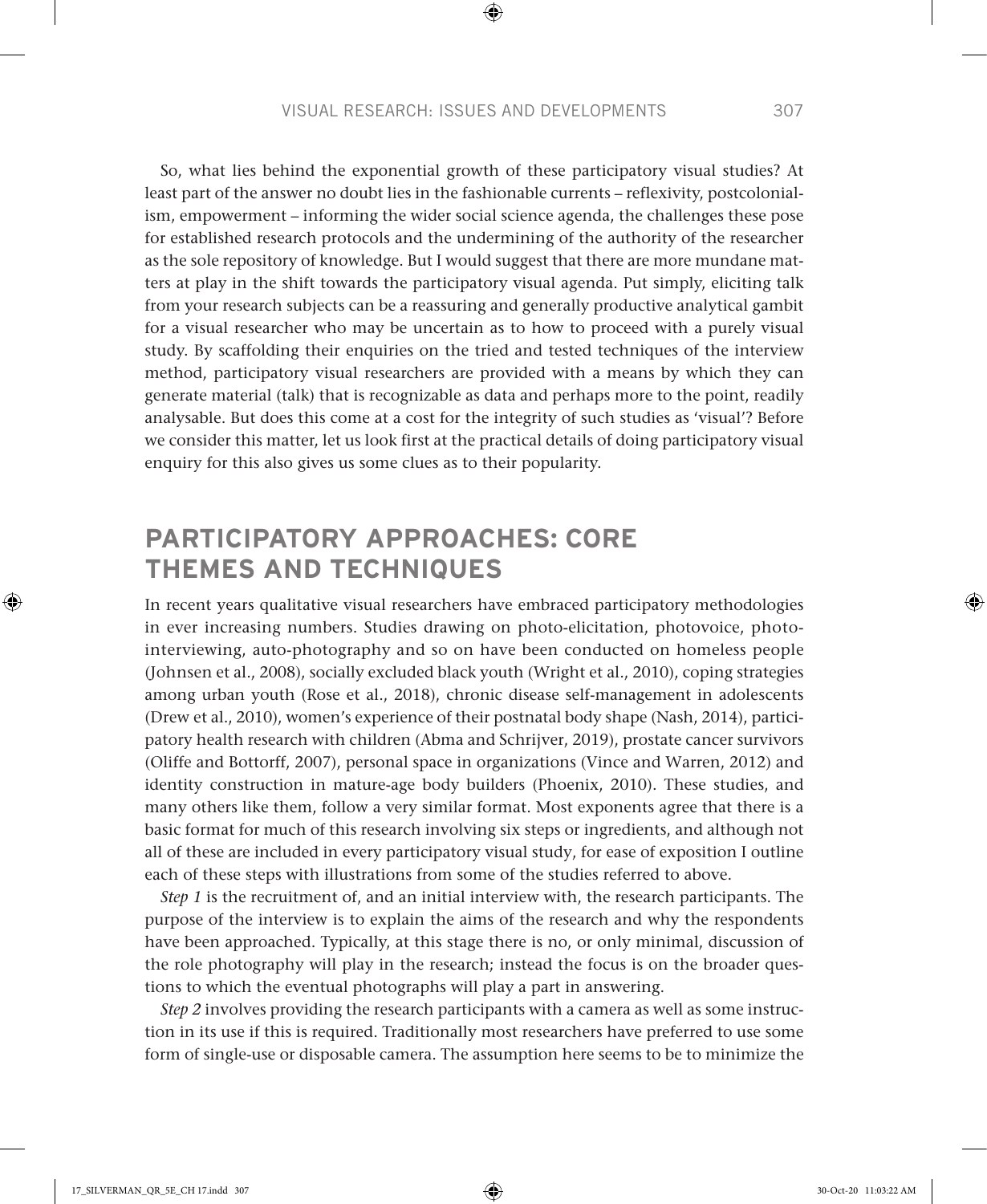degree of researcher control of the images and to maximize the 'spontaneity' or unedited character of the visual material which is generated. For example, in their auto-photographic study of socially excluded black youth in the UK, Wright et al. (2010) gave disposable cameras to their research participants and simply asked them to take pictures of 'family, friends and anyone else who has been a source of support and people they enjoyed being with'. In other cases where the research question is more specific, the researcher may exercise more control over this stage. For example, in their Toronto-based study of children's experience of their geographic locales, Fusco et al. (2012) recruited two groups: the first who were 'active' (those who cycled or walked) in their journey to school and a second group who were 'non-active (driven by parents). Each child was asked to take a series of photographs that they felt illustrated key features of their journey to and from school. In summary, Fusco et al. found that the photographs of the active children exhibited a finer sense of both the built environment (curbs, the contours of sidewalks, signage) and nature (trees, gardens, flowers). This led them to suggest that the non-active school journey might be an instance of a wider contemporary phenomenon – 'the extinction of experience' – an estrangement from nature in a fast-moving world.

*Step 3* is for the photographs to be developed and, in some cases, for the research subjects to write brief comments about them prior to meeting with the researcher for a second time. Several researchers note that this can be a very time-consuming process, particularly if the research involves marginalized groups. In their study of homeless people in two sites in the UK, Johnsen et al. (2008) comment that the need of some of their participants to find somewhere safe to eat and/or feed a 'habit' inevitably outweighed their desire to complete the research exercises. A number of their participants failed to return their cameras, some reported that they were lost or stolen (and they add that it is not unrealistic to assume that some may have been sold). However, assuming that the cameras are successfully returned and the film developed, a crucial phase in participatory visual design then needs to be confronted concerning the issue of respondent anonymity and/or ownership of the images. Drew et al. (2010) took particular care to ensure that their research participants were able to make decisions about whether the photographs they had taken could be incorporated into the project data. A written information sheet stressed that the adolescent would be the first to view the developed images and that they would have an opportunity at the start of the interview to remove any images they did not want the researcher to see. In contrast, Johnsen et al. (2008) approached the issue of image inclusion in a different way. Their research participants were provided with a disposable camera and asked to carry this with them for a week and to take pictures of the places that they utilized in everyday life and/or that were in some way important to them. However, upon return of the cameras two sets of photographs were developed – one for the research participants to keep and one for the research team's records.

*Step 4* involves the researcher carrying out a second interview with the participants during which the photographs they have taken are discussed in detail. All researchers comment on the importance of this step and how the presence of the visual material serves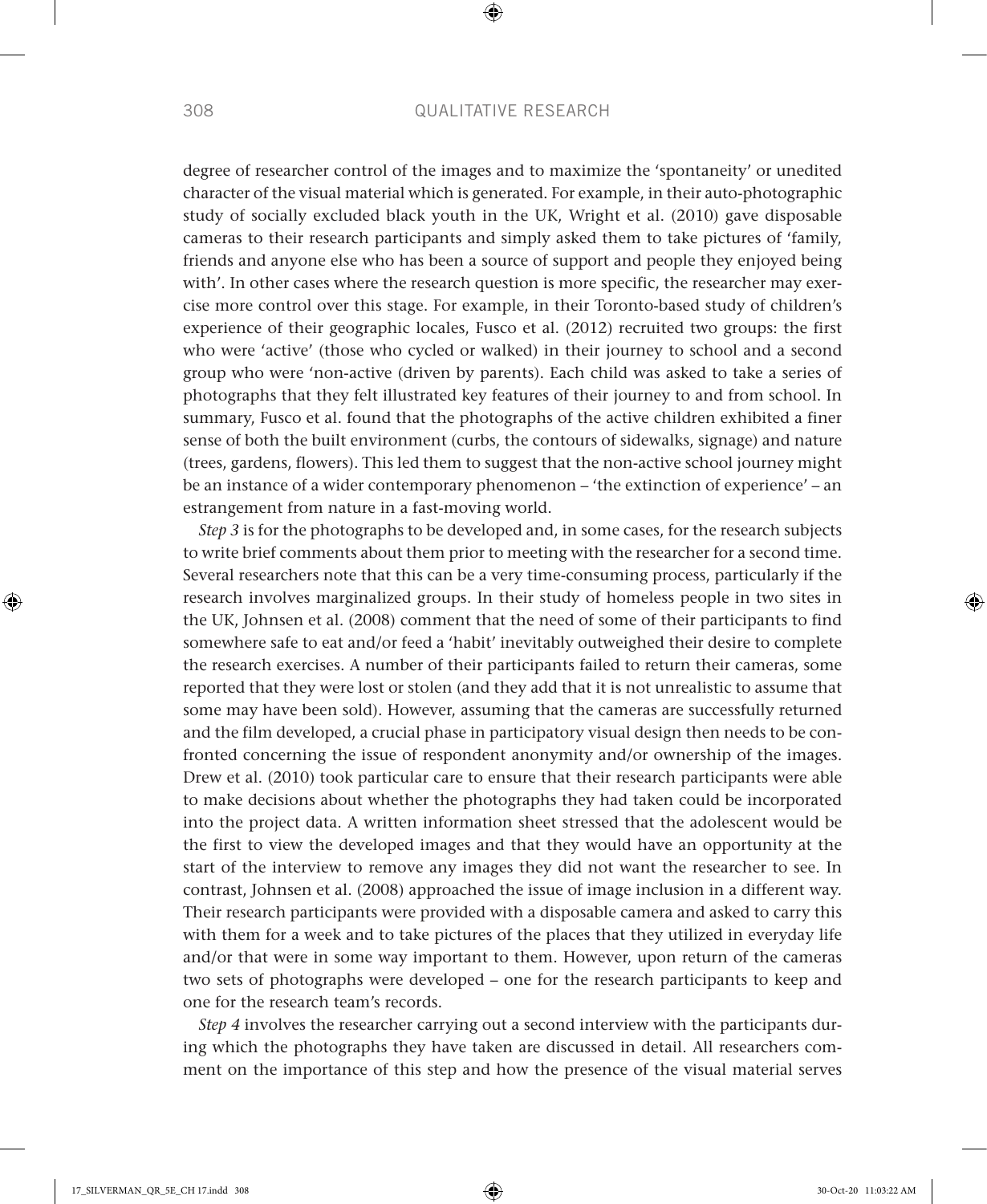to facilitate the interview process and elicit verbal material that may not otherwise have surfaced. In their study of prostate cancer survivors, Oliffe and Bottorff (2007) note the general reluctance of men to admit to, let alone talk about, illness and discuss a number of ways in which the photographs helped to overcome this. A number of their respondents dwelt on the objects or possessions depicted in the photos and this helped generate a sense of shared 'men's talk' within the overall formality of the interview. At other times when the topic of the interview turned to more sensitive matters, such as the specific details of their recovery or their feelings of mortality, the men 'found respite and refuge in the photographs' and, by speaking in the third person about others they had encountered during hospitalization, were able to distance themselves from the overall cancer experience.

*Step 5* is the actual analysis of both the photographs and the interview materials in accordance with some established social scientific technique or procedure, or with the aim of exploring a particular theoretical concept or issue. There is considerable variability to be found here and the decision as to how to proceed is largely determined by the initial research question(s). The techniques chosen can be either quantitative or qualitative or perhaps some combination. One auto-photographic study, which employed a systematic quantitative research design, was a large-scale comparative investigation of children's photographic practices (Sharples et al., 2003). In this study a total of 180 children from three different age levels (7, 11 and 15) recruited from five European countries were provided with single-use cameras. The resulting photographs could be understood in terms of two axes – one which differentiated between photographs taken indoors as opposed to outdoors, and a second dimension which distinguished between photographs of people and those of objects or scenes – and where the photographs were located on these axes was significantly shaped by the age and gender of the children. For example, the photographs of the older girls were most likely to feature their friends. Sharples et al. argued that their research had challenged the view that children were immature or untutored users of cameras. Children's photographs should not be seen simply as their 'view of the world' but as an important means for them to articulate their sense of identity in relation to both parents and friends.

Quantitative participatory visual studies are, however, the exception and it is more common to find qualitative or interpretive approaches used in the analysis. In her autophotographic study of mature age body builders, Phoenix (2010) arrives at the concept of the 'body-self' after reviewing the photographs her respondents had taken and their commentaries on these. Three different 'body-self' identities were revealed: a 'healthy bodyself', a 'performing body-self' and a 'relational body-self'. The diverse identities that her mature-age body builders exhibited appeared to challenge 'stereotypical assumptions' that such people were obsessed with their weight training and generally lead anti-social lives. In their study of marginalized black youth, Wright et al. turned to Goffman's well-known distinction between 'front stage' and 'back stage' regions (Goffman, 1959) in their analysis of the images and the comments made by their respondents during the interviews. Front stage regions comprised 'public spaces, schools, parks, streets, city centre' and so on.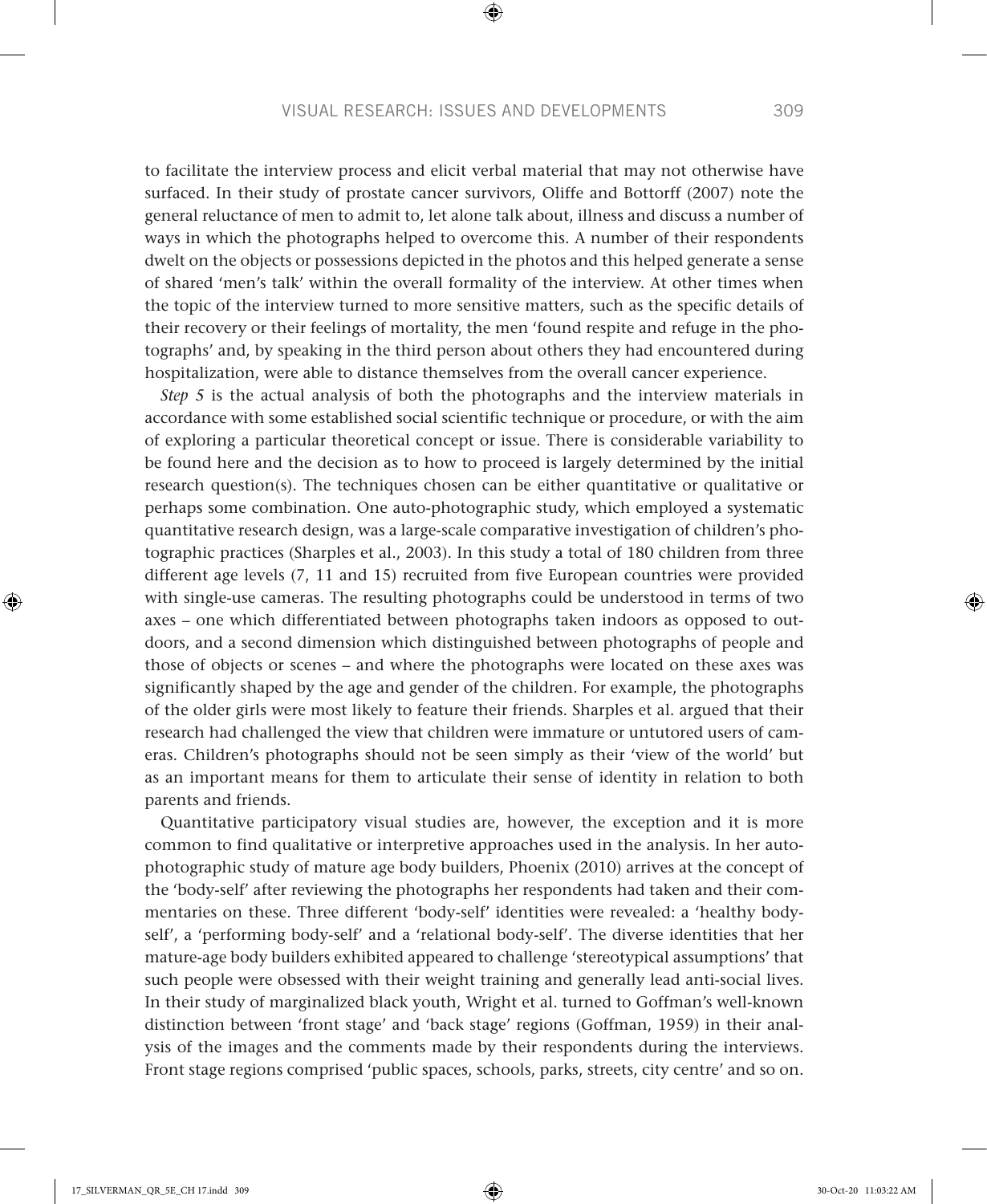Back stage regions, in contrast, are those spaces such as family homes, bedrooms, living rooms and relationships with friends. Wright et al. suggest that the limited number of photographs taken of front regions might be one way in which the young people tried to account for their exclusion. In contrast the more numerous photos of their back regions typically depicted relationships with friends that were a source of support in managing their perceived exclusion.

*Step 6*, the final step, concerns the way that the completed research is presented to a wider audience and this involves decisions about the balance between a focus on 'the talk', the interview discussions about the photographs, and a focus of the images. As I have observed, it is the former that is given priority with the visual material used as illustrations of key conceptual points. In some cases, the visual material may not even be included. The absence of images may be the result of cost constraints; publishers of social science journals (and books) are often reluctant to include high-quality illustrations and colour images are generally out of the question. A further factor is that because the images have not been professionally taken, they may not be of a suitable standard for publication. Finally, of course, given that empowerment is seen as a major dimension to this research, if the research subjects are reluctant to have their images viewed by a wider community then authors are unlikely to challenge this. However, for a contrasting view that empowerment is not so readily achieved in these studies, see Switzer (2018).

There seems little doubt that this style of visual enquiry is likely to attract more adherents into the future. As digital technologies become commonplace the various steps outlined above may become streamlined or eliminated. For example, in her study of young Indian women in Queensland, Volpe (2019) found that her respondents readily volunteered photos that were already on their mobile phones and referred to these in discussing their experiences as members of a diasporic community. As noted earlier, for commentators such as Rose, a consensus has emerged that these participatory visual research methods are now the default way of proceeding. For the reasons I have outlined – its appeal to qualitative researchers from many disciplines, its natural affinities with established qualitative methods such as the in-depth interview or focus group – it is not an exaggeration to suggest that eventually it may come to be seen as the sole way in which researchers who wish to employ photography as a research method must proceed. To the extent that the proliferation of participatory visual research has succeeded in having visual methodological concerns bought to the attention of the wider social scientific community then it can be welcomed. But has it also come at a cost? Glancing through the participant-centred studies reviewed earlier, it seems clear that they are preoccupied with finding answers for a vast array of disciplinary-specific research questions but the answers are primarily found in respondent talk. However, the extent to which they are also seeking to contribute to a cumulative advance in our theoretical and methodological understanding of 'the visual' as a particular modality is not at all apparent. It seems ironic to say the least that only a few decades since the pioneers of visual sociology urged us to consider new methods of generating data by canvasing the explanatory potential of photography and image making,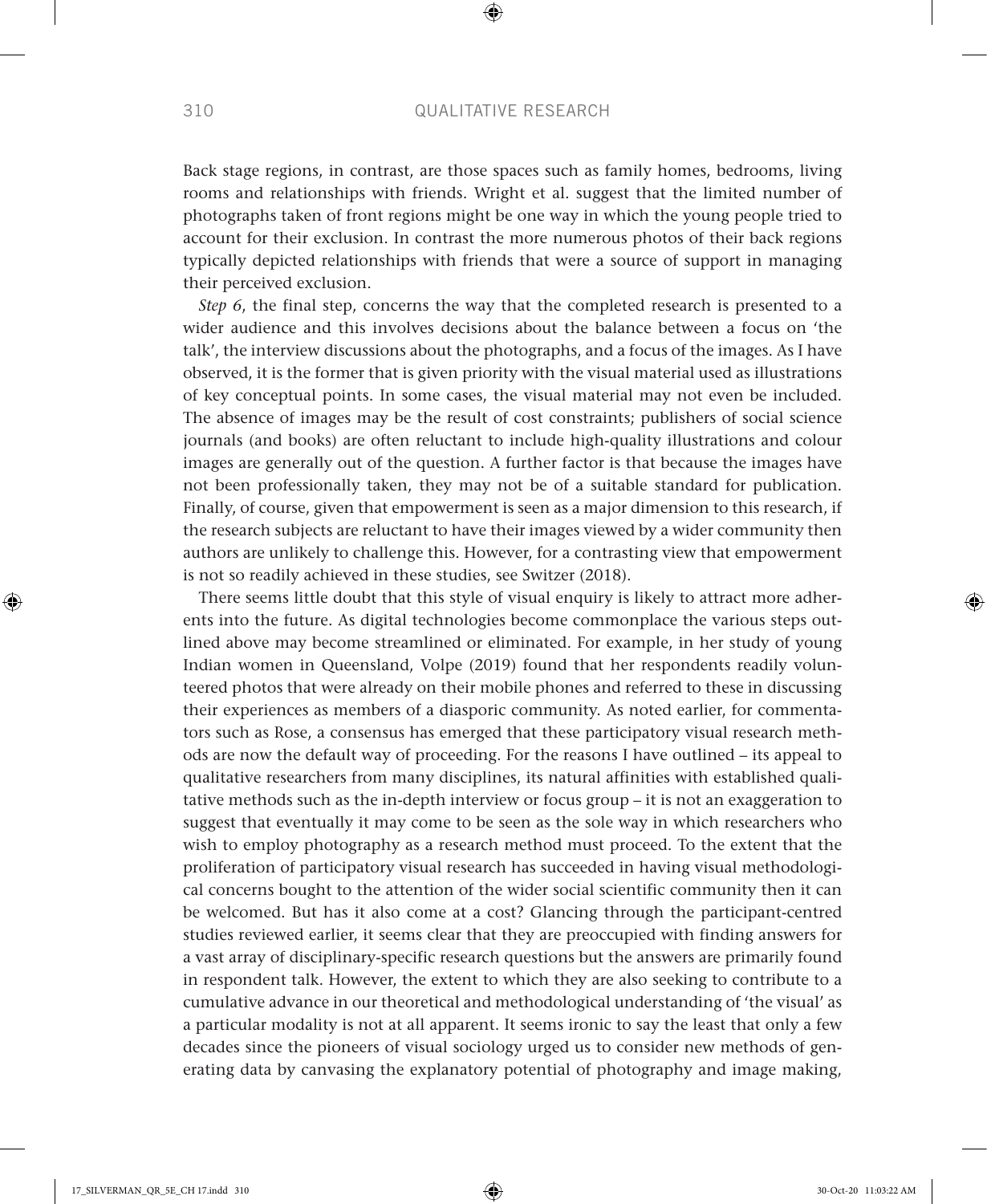visual methods appear to have attenuated to the point that they are in danger of becoming almost indistinguishable from the established research techniques.

## **VISUAL RESEARCH BEYOND THE PHOTOGRAPHIC IMAGE**

Whether they are generating their own images, analysing existing visual material or eliciting respondent talk about their self-generated photographs, visual researchers are united in the belief that the image is central to their field. In the remainder of the chapter I want to consider what an agenda for visual research that goes beyond the photograph might entail. The principal message I want to convey is the need to think of visual enquiry as embracing *more* than the study of images. Elsewhere with colleagues (Emmison and Smith, 2000; Emmison et al., 2012) I offer book-length explorations of this issue and so the following observations must of necessity be schematic. Since we first presented these ideas over a decade ago, signs have emerged that our message has begun to be taken note of by the wider visual research community. For example, in his proposal for an 'integrated framework' for visual social research, Luc Pauwels argues that the field is founded on 'the idea that valid scientific insight in society can be acquired by observing, analysing and theorizing its visual manifestations: behaviour of people and material products of culture' (2010: 546). What is intriguing about this statement is that it contains no reference to visual enquiry being predicated on the camera or the photograph. Formulations such as this would have been inconceivable 30 years or so ago when visual sociology re-emerged as a speciality after a lengthy period of quiescence. Moreover, throughout her overview of visual methodologies Gillian Rose (2007) uses the phrase 'visual object' interchangeably with the term 'image'. Although Rose doesn't offer a precise explanation of what a 'visual object' is, the point that she wishes to make seems clear enough: visual researchers need to embrace data which go beyond the typical photograph or two-dimensional image with which they have been traditionally preoccupied. Rose confesses that her book will deal with a 'narrow selection of things visual' and suggests that the methods she outlines could equally well apply to 'buildings, built landscape and sculpture' (2007: xv). Pauwels, in the article to which I have already referred, ventures into similar territory though even more explicitly. He points out that the phenomenon of material culture, which constitutes one of the core empirical referents of visual enquiry:

includes artefacts and objects (boardrooms, home settings, art objects) and larger visible structures (e.g. urban areas, cemeteries) that may provide useful information about both the material and the immaterial traits (in as much as they embody values and norms) of a given society. (Pauwels, 2010: 553)

Both Pauwels and Rose allude in these statements to a visual research practice that extends far beyond the photographic image. However, neither of them looks systematically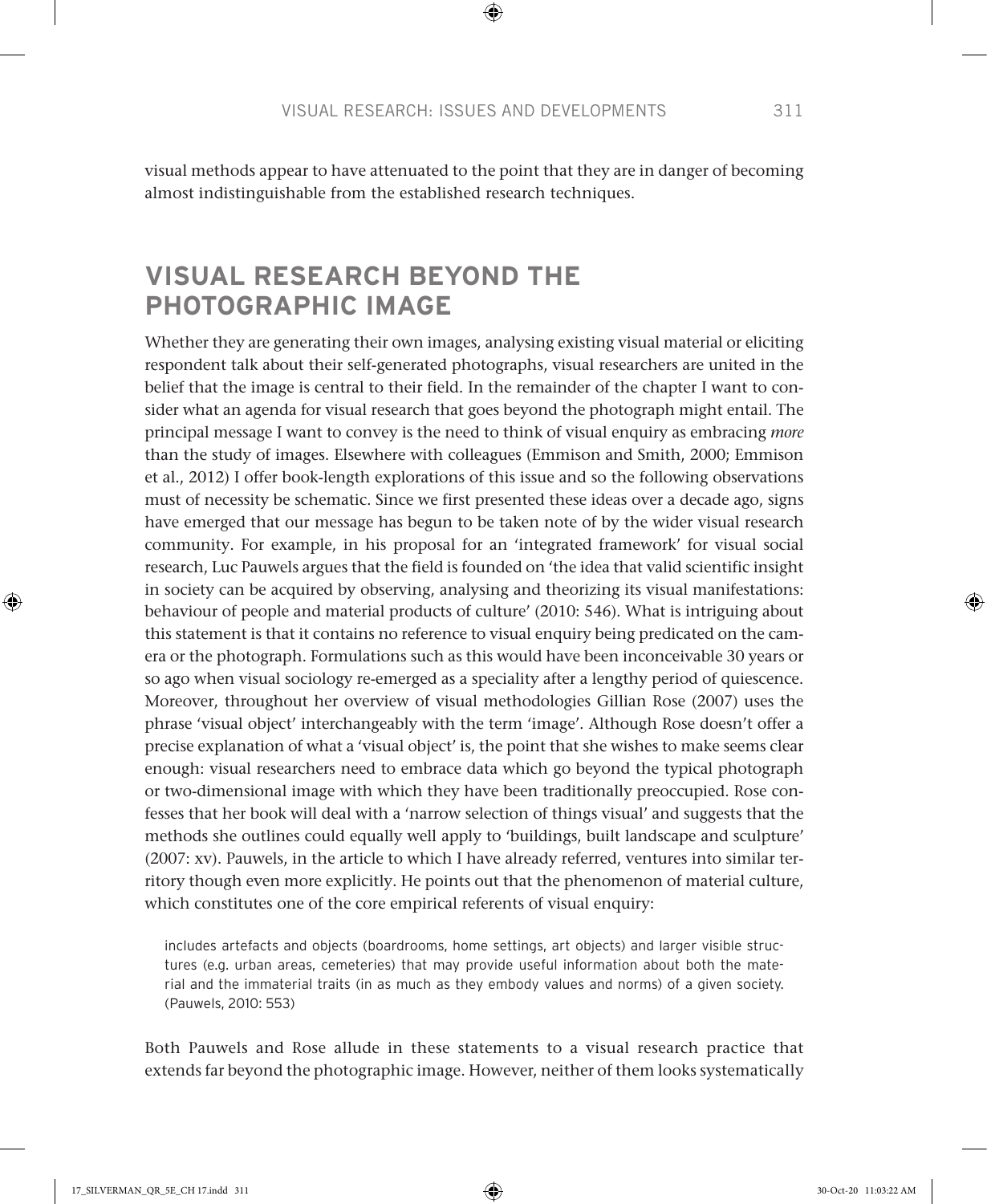at what this requires. In our earlier, more detailed, consideration of these issues we advance this agenda through a number of key propositions. The first, and less contentious, is to think of images not simply as a realm of representation but also as containing information which can be brought to bear on the investigation of social and cultural processes. It is this theme – that the visual is a realm of data, not simply a domain amenable to cultural or interpretive modes of enquiry – which is at the heart of this alternative programme. In part, thinking of the visual as data may require going beyond the reliance on the photograph and to consider the possibilities inherent in other forms of visual material of the kind we refer to as 'two-dimensional'. For example, newspaper cartoons offer unexpected insights into the wider political and economic systems in which they are located (Emmison et al., 2012: 81–91). Other forms of two-dimensional visual data such as directional signs, maps and instructional diagrams can be used to explicate the claims of ethnomethodologists about the significance of common-sense reasoning. Here the focus is not so much on the discovery of cultural meanings by the academic analyst but rather the ways in which ordinary actors use or make sense of such visual information and incorporate it into their everyday practical routines (see also Prior, in this volume).

However, the equating of 'the visual' only with such two-dimensional images is also curiously short-sighted and unduly restrictive. Social life is visual in diverse and counterintuitive ways. Consequently, there are many more forms of visual data than the photograph, the advertisement or the cartoon. Accordingly, we proposed that visual research should also recognize the existence of three-dimensional data. We have in mind here the elements of material culture that operate as purposive or accidental signifiers in social life. These range from the items of everyday life in the home which carry personal meanings to those in public spaces, such as statues or monuments, which represent official public discourses. Our argument is that such objects provide a rich vein of visual information that can be read for clues about selves and societies. While they can be analysed in traditional semiotic terms, they are also implicated in human actions. Object-centred visual enquiry has obvious methodological affinities with an older – and these days somewhat neglected and unfashionable – branch of social research, the use of unobtrusive or non-reactive measures (e.g. Webb et al., 1999). The sheer visibility of many kinds of objects means that it is possible to explore social life covertly. Because respondents are not required for many kinds of object-based research we can circumvent the usual problem of normative responding – providing the researcher a socially acceptable answer. This may be particularly useful in researching fields such as crime and deviance or urban disorder.

Pushing further down this analytical path we also argue that the physical spaces and places in which humans conduct their social lives – suburban homes and gardens, educational institutions, shopping malls, boardrooms, as well as larger geographical spaces – parks, city centres and the like – are also amenable to visual enquiry. Such settings constitute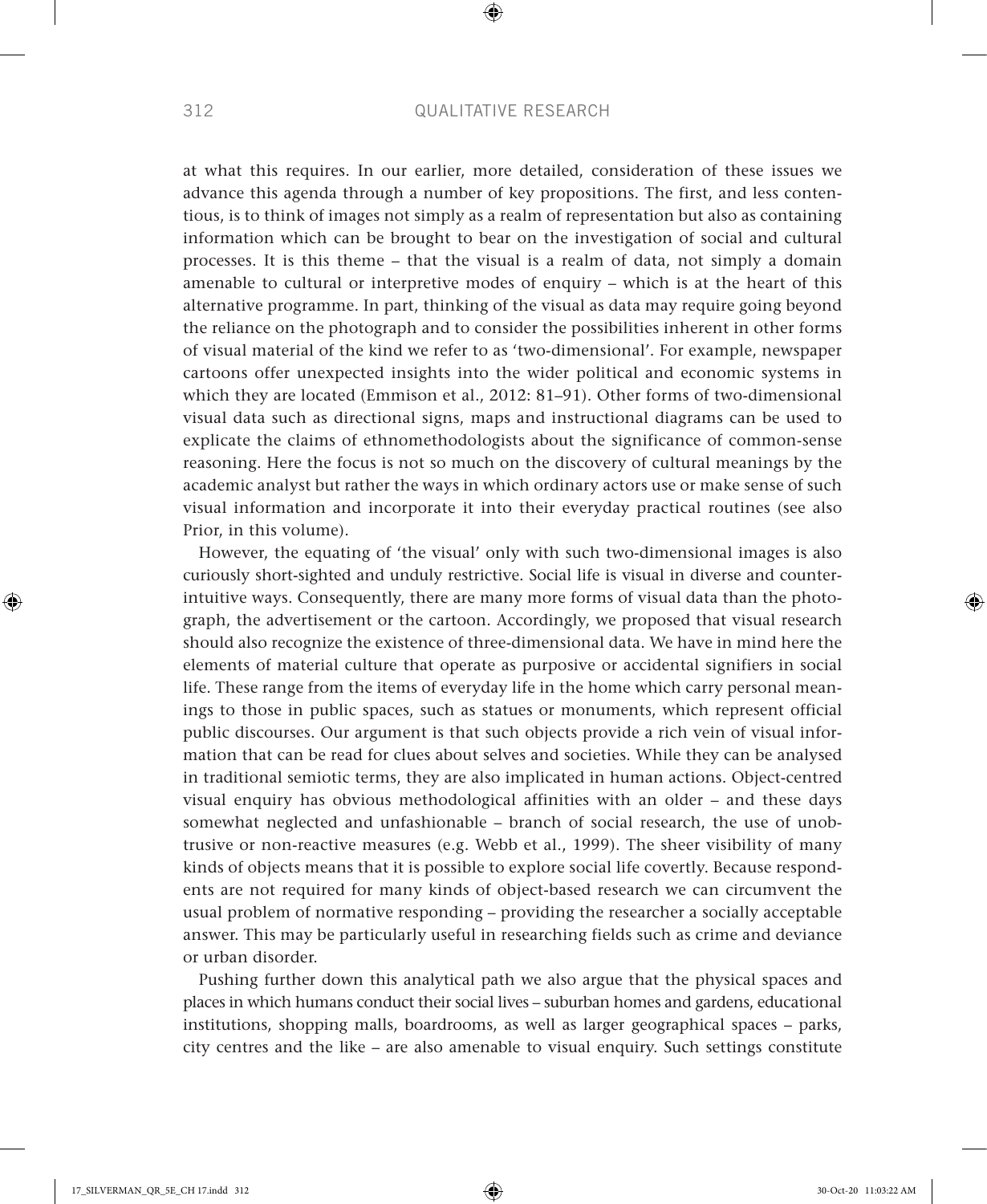'lived visual data' where both actions and sign systems can be read to unpack their cultural significance. A dual focus is possible looking at both the place or setting itself and on the ways in which action is patterned in response to the physical locale – for example, 'successful' public spaces are generally those that encourage or enable interaction (Whyte, 1980). Finally, of course, these spaces and places are generally populated by humans in interaction and this in turn provides us with a further analytic category of data. People are 'living visual data' and interaction in contemporary urban environments is significantly regulated by norms about display, dress, eye contact. Clothing, gesture and body language are signs that we use to establish identity and negotiate public situations. To research these one does not necessarily require the fine-grained power of the video recording. Simple observation, provided it is theoretically informed, can offer a way to answer diverse questions about the ordering of human conduct.

In all of these areas there are rich supplies of material for the visual researcher. In giving up the idea that visual research is only the study of photographs or advertisements then, a far broader range of data becomes available for investigation. From this vantage point visual enquiry is no longer just the study of the image, but rather the study of the seen and observable. Photographs may be helpful sometimes in recording the seen dimensions of social life. Usually they are not necessary. Our insistence on the need to think beyond 'the photograph' in broadening the agenda for visual enquiry was one which caused considerable consternation within the established visual research community (e.g. Wagner, 2002; Prosser, 2008), but it is one that is essential if visual research is to genuinely connect with the broader themes in social and cultural enquiry.

In moving towards an agenda for a revitalized visual enquiry which is respectful of the spirit (if not the letter) of the pioneers of the field I have argued that too much of what is offered up as visual research relies upon a largely unreflexive use of the photographic image. A failure to distinguish between the disparate kinds of information that photographs inevitably contain and the use of photographs as the means by which this information can be disseminated has led to a confusion about the status of visual enquiry and a failure to appreciate its divergent theoretical possibilities. If we move away from the common-sense equation of visual research as a purely image-based activity and embrace the claims I have advanced here, then it is possible to regard many aspects of twentieth-century social science, and many of the major figures (e.g. Simmel, the Chicago School, Goffman, Foucault) in these disciplines, as contributing to the development of visual research. Thinking of visual research more as the study of the seen and the observable, rather than as something which can only be conducted through recording technology, can facilitate important conceptual connections to be made between 'the visual' as a domain of enquiry and the work of many classical and contemporary theorists alike who might not otherwise be regarded as contributing to this field. In addition, this may well open up visual enquiry to students whose substantive research interests might otherwise lead them to overlook the possibility of visual methodologies.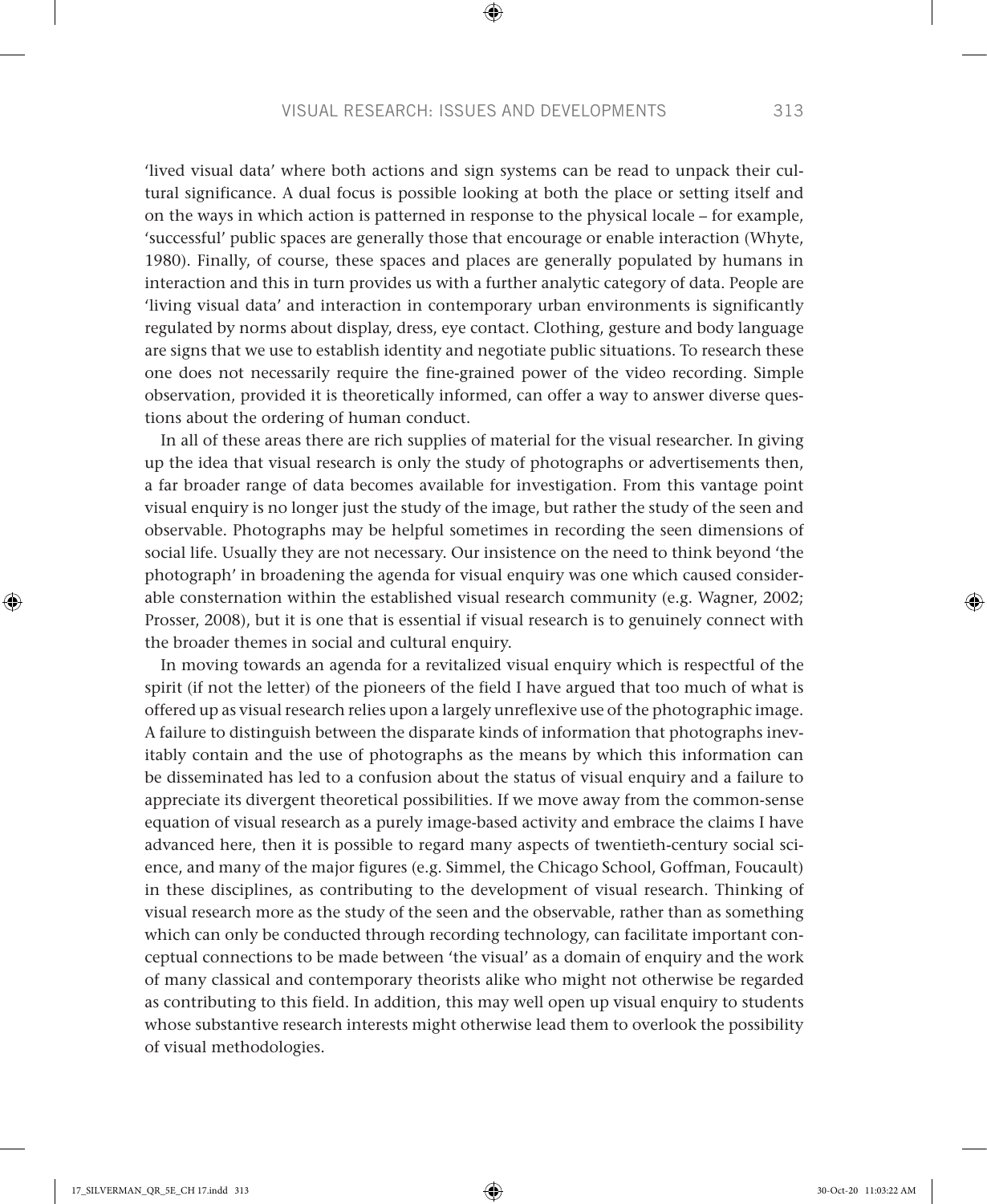## **CHAPTER SUMMARY**

- Visual research traditionally involved the taking of photographs or alternatively working with existing images and representations.
- More recently the subjects of the research have become participants in the process, often taking their own images that are then the subject of discussion.
- These participant-centred studies are now the principal way visual research methods are undertaken.
- However, the increasing reliance on generating respondent talk has meant that such studies are often indistinguishable from mainstream interview techniques.
- Visual enquiry, however, can extend beyond the use of the two-dimensional image and embrace objects, places and settings.
- The sheer number of images available on digital platforms are a rich resource for visual researchers but their analysis is likely to require quantitative skills.

## **FUTURE PROSPECTS**

The use of visual data and visual methods are here to stay but future developments are not easy to predict and are likely to be uneven. A major growth area is almost certainly to be in the use of video given the affordability of new digital technologies and their widespread adoption outside the academy. But the gulf between the experimental ethnographic use of video and the multi-modal analysis of interaction by ethnomethodologists and conversation analysts is one that seems likely to remain. The possibilities for conducting research on the world of digital imagery are immense, but paradoxically some of the most animated discussions are to be found among quantitative researchers where it has been subsumed under the concept of 'big data' and the challenges that this profusion of online social and transactional data poses for the viability of established empirical sociology (Burrows and Savage, 2014; Mills, 2018). Consequently, visual research that utilizes social media and photo-sharing websites (e.g. Murthy et al., 2016) is likely to be developed in the first instance by quantitative social scientists who possess the necessary analytic skills. Qualitative researchers could be involved but this may be as members of interdisciplinary or multimethod teams. Finally, the principal growth in qualitative visual enquiry is likely to be in the use of participatory methods but with the danger that such approaches will increasingly come to resemble mainstream interview techniques and that the distinctive character of the visual mode for conducting research will accordingly be lost.

#### **Study questions**

- 1. What are some of the problems with basing visual research solely on the use of photographs?
- 2. Do you think participant-centred visual studies are advancing the methodology of visual research?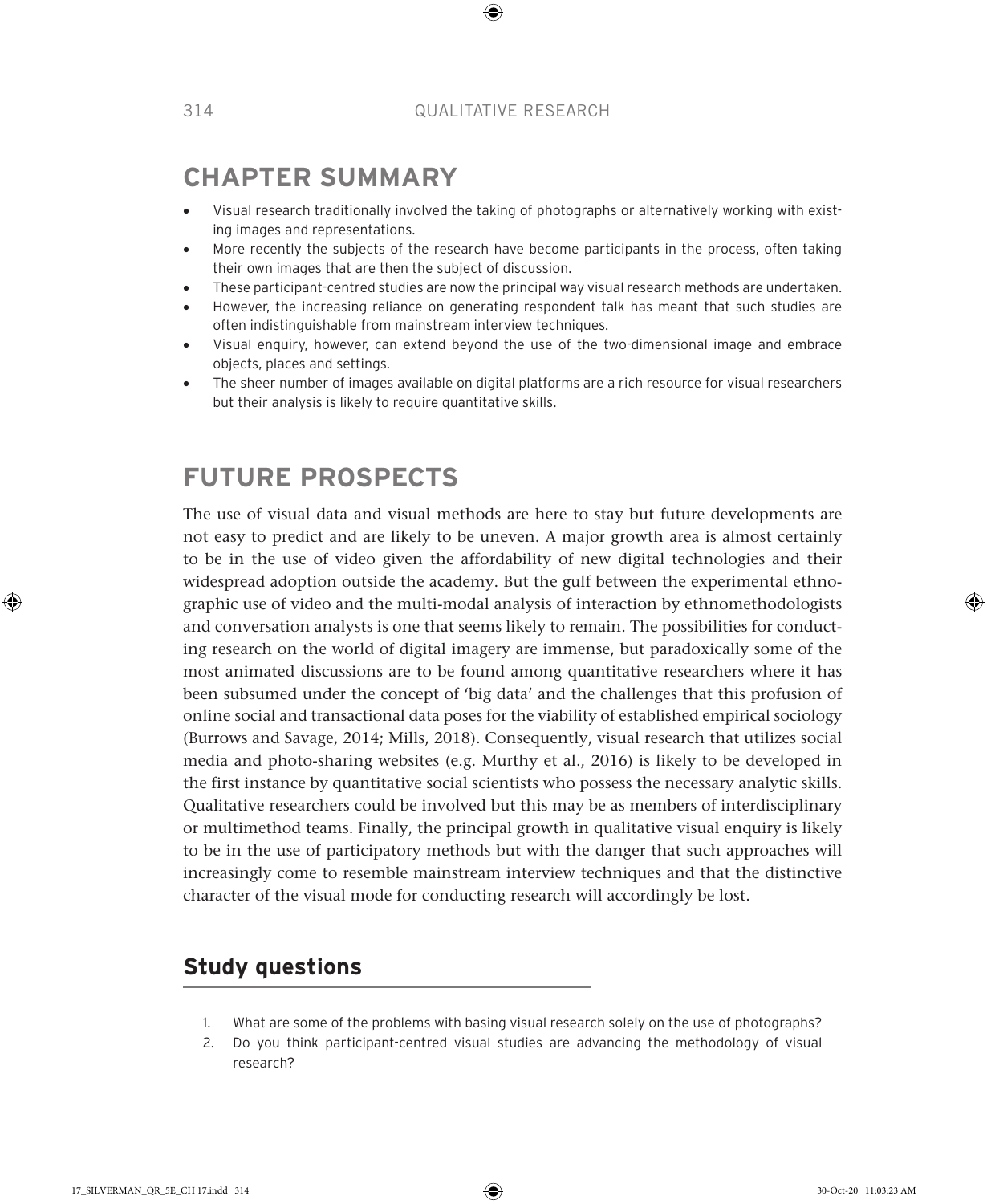- 3. In what ways are the participants in participant-centred studies likely to be 'empowered'?
- 4. Identify an example of two-dimensional visual data other than a photograph and suggest how it could be analysed.

#### **Recommended reading**

#### Banks, M. (2018) *Using Visual Data in Qualitative Research* (2nd edn). London: Sage.

Provides an overview of the ways in which visual data, primarily in the form of images, can be utilized in qualitative research. Suitable for both advanced undergraduate and postgraduate students.

Brighenti, A.M. (2010) *Visibility in Social Theory and Social Research*. New York: Palgrave Macmillan. A challenging book which explores notions of the visual, visuality and visibility and argues for their centrality in understanding contemporary social life.

#### Emmison, M., Smith, P. and Mayall, M. (2012) *Researching the Visual* (2nd edn). London: Sage.

Offers an innovative way of conducting visual research that extends the field beyond the use of photographic images and shows how visual enquiry can connect with many of the core theoretical traditions in the social sciences.

Margolis, E. and Pauwels, L. (eds) (2011) *The SAGE Handbook of Visual Research Methods.* London: Sage. A comprehensive edited handbook that addresses a range of visual research methods and debates, with contributions from many of the leading figures in the field.

#### Pauwels, L. (2015) *Reframing Visual Social Science: Towards a More Visual Sociology and Anthropology*. Cambridge: Cambridge University Press.

A well-balanced account of the practices of contemporary visual research that covers the social sciences, the humanities and the behavioural sciences and the need to integrate knowledge of the visual in these fields.

#### Rose, G. (2016) *Visual Methodologies: An Introduction to Researching with Visual Materials* (4th edn). London: Sage.

Provides a systematic overview of the various methodological approaches that can be utilized for conducting research into visual culture. Covers both qualitative and some quantitative techniques.

#### **Recommended online resources**

The Visual Sociology Group of the British Sociological Association: www.visualsociology.org.uk

International Visual Sociology Organization (IVSA): www.visualsociology.org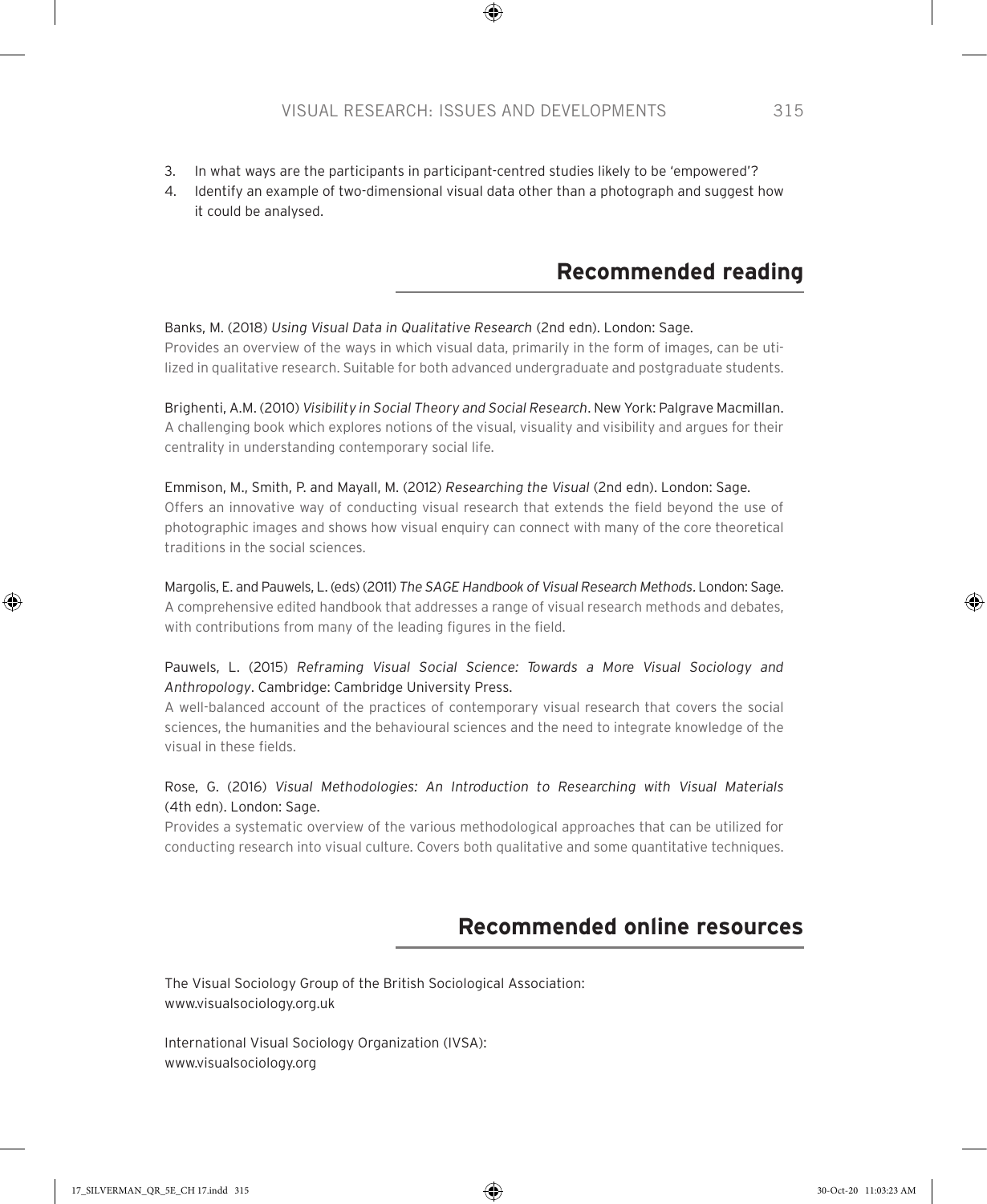Mass Observation Project: www.massobs.org.uk

Photovoice website: www.photovoice.org

#### **References**

- Abma, T.A. and Schrijver, J. (2019) '*"Are we famous or something?"* Participatory health research with children using photovoice', *Educational Action Research*. DOI: 10.1080/09650792.2019.1627229
- Ali, S. (2004) 'Using visual materials', in C. Seale (ed.), *Researching Culture and Society* (2nd edn). London: Sage, pp. 265–78.
- Banks. M. (2018) *Using Visual Data in Qualitative Research*. London: Sage.
- Bateson, G. and Mead, M. (1942) *Balinese Character: A Photographic Analysis*. New York: New York Academy of Sciences.
- Becker, H.S. (1974) 'Photography and sociology', *Studies in the Anthropology of Visual Communication*, 1: 3–26.
- Becker, H.S. (2002) 'Visual evidence: *A Seventh Man*, the specified generalization and the work of the reader', *Visual Studies*, 17 (1): 3–11.
- Burrows, R. and Savage, M. (2014) 'After the crisis? Big data and the methodological challenges of empirical sociology', *Big Data & Society*, April–June: 1–6.
- Drew, S., Duncan, R. and Sawyer S. (2010) 'Visual storytelling: a beneficial but challenging method for health research with young people', *Qualitative Health Research*, 20 (12): 1677–88.
- Emmison, M. and Smith, P. (2000) *Researching the Visual: Images, Objects, Contexts and Interactions in Social and Cultural Inquiry*. London: Sage.
- Emmison, M., Smith, P. and Mayall, M. (2012) *Researching the Visual* (2nd edn). London: Sage.
- Fusco, C., Moola, F., Faulkner, G., Builing, R. and Richichi, V. (2012) 'Towards an understanding of children's perceptions of their transport geographies: (non)active school travel and visual representations of the built environment', *Journal of Transport Geography*, 20: 62–70.
- Goffman, E. (1959) *The Presentation of Self in Everyday Life*. New York: Doubleday Anchor.
- Harper, D. (2002) 'Talking about pictures: a case for photo elicitation', *Visual Studies*, 17 (1): 13–26.
- Heath, C., Hindmarsh, J. and Luff, P. (2010) *Video in Qualitative Research*. London: Sage.
- Johnsen, S., May, J. and Cloke, P. (2008) 'Imag(in)ing "homeless places": using auto- photography to (re)examine the geographies of homelessness', *Area*, 40 (2): 194–207.
- Lutz, C. and Collins, J. (1993) *Reading National Geographic*. Chicago, IL: University of Chicago Press.
- Mills, K.A. (2018) 'What are the threats and potentials of big data for qualitative research?', *Qualitative Research*, 18 (6): 591–603.
- Murthy, D., Gross, A. and McGarry, M. (2016) 'Visual social media and big data: interpreting Instagram images posted on Twitter', *Digital Culture and Society*, 2 (2): 113–33.
- Nash, M. (2014) 'Shapes of motherhood: exploring postnatal body image through photography', *Journal of Gender Studies*, 24 (1): 18–37.
- Oliffe, J. and Bottorff, J. (2007) 'Further than the eye can see? Photo elicitation and research with men', *Qualitative Health Research*, 17 (6): 850–8.